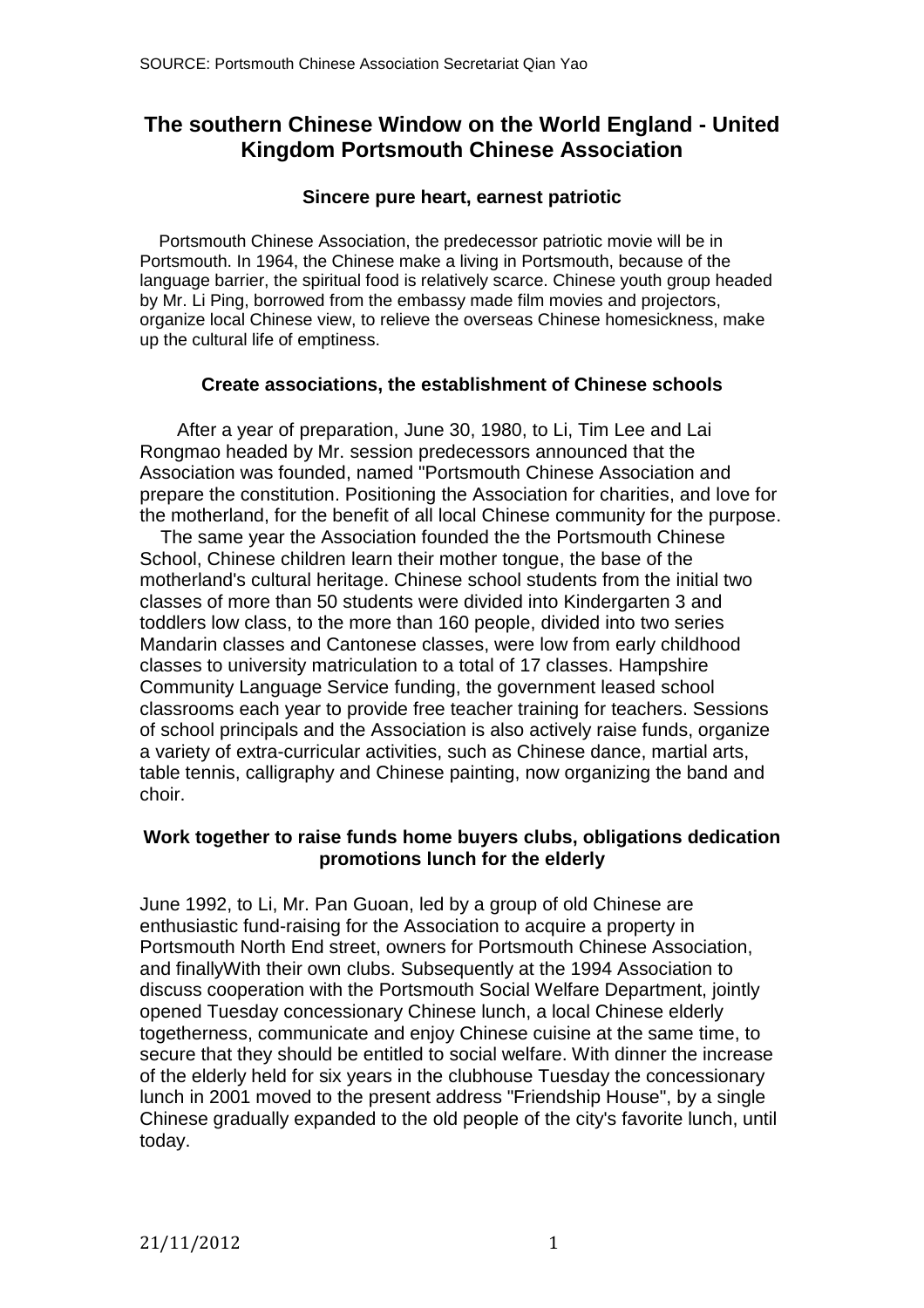Today's "Friendship House the concessionary lunch club" Chinese TV every Tuesday from 10:00 am Front elderly the upstairs gathering tai chi teams, the downstairs tea and preferential Chinese lunch, the Chinese magazine books, newspapers, and monthlyonce free haircuts, ophthalmologist home once a year to do the NHS publicly-funded eye examinations and wear debugging glasses. Every Tuesday after lunch, old people or chat, or reading the newspaper, and more excitedly opened the card table playing cards until 17:00 fun dispersed.

#### **Maximize the community interests, the founder of the elderly apartments designed specifically for the Chinese**

 Due to the language barrier, the diligent work of the Chinese in the United Kingdom is relatively missed many benefits and facilities provided by the British government. With the early overseas Chinese lived in Britain gradually entering retirement age, the Chinese pension planning imminent. Worry about lifting for the protection of the rights and interests of overseas Chinese citizens, the elderly, the Association is responsible for running in between the the Portsmouth municipal government of the Housing Department and the Housing Association, co-founded exclusively designed for the Chinese "Friendship House" (Friendship House) Chinese elderly apartment .

 "Friendship Tower in Portsmouth Southsea grand opening on March 4, 2001, is hereby vested in the Guinness partnership configuration bilingual staff, a total of 34 sets of self-contained apartments, the points one bedroom and twin-size unit of life facilities, each unit installed SOS rope straight through management center, and the allocation of public entertainment areas, as well as the economic room for friends and relatives came to visit Check stay. Enjoying their later years in the center of the Chinese elders week by the Welfare Department to provide specialized personnel to purchase daily necessities for the elderly with limited mobility, organizations the elderly fitness walking exercise, and the elderly spontaneously organized food will, tai chi teams, mahjong tiles Bureau Club, every Tuesday elderly lunch "with the city's elderly Chinese celebrations with the Department enjoyable.

#### **Services for the Chinese community, actively integrate into mainstream society**

 Hygiene knowledge and Ordinance assessment, since the British government enacted the diet practitioners must pass to be certified induction regulations Portsmouth Chinese Association annually organizes regular basic food hygiene course, hire professional teachers to provide translation services for theChinese restaurant workers provide a great convenience. In addition, joint Hampshire Fire Department held a fire safety lectures and visit the fire brigade and free training courses fire safety identification of personnel, and the issuance of certificates.

 Association have jointly Portsmouth provincial government, many of the Chinese culture and arts section of the public was invited adjacent areas around government officials and local residents held in the town hall, cultural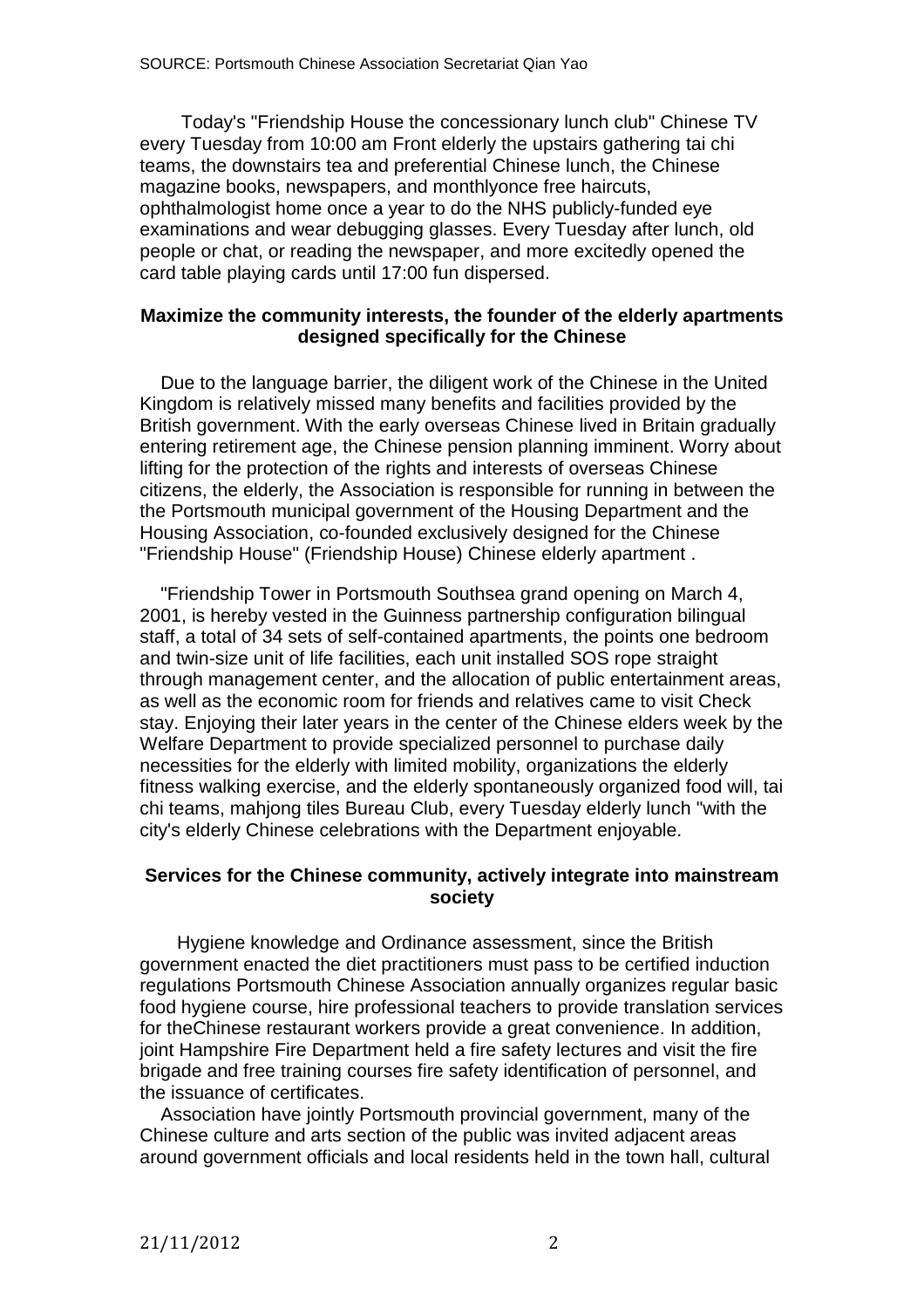exchanges, and building bridges; mayor and held several charity dinner,to raise money for the purchase of medical equipment for the local hospital.

 One of the association of traditional celebration of the Eleventh National Day, this time of year gathered in the local Chinese and Adjacent Areas, take this to express the the emigrés the patriotism, the common wish of the motherland's rising prosperity; Chinese New Year joy year after year as overseas Chinesecountries into the local mainstream culture, modern countries many mainstream schools, trading companies, and will occasion organized by the China week and to celebrate the Chinese New Year, Portsmouth Chinese Association held the annual Spring Festival Gala ticket sales last year amounted to thousands of sheets. Not only the Chinese celebrate their own festival, has become the "Spring Festival" get-together of all communities in Portsmouth. In addition, during the Chinese traditional festivals, the Association will organize all kinds of activities, joint community of Overseas Chinese and the local school Chinese students together to celebrate the gathering sustenance wanderer homesick. Organized by the Ministry of Women's Dragon Boat Festival dumplings bazaar for Chinese schools and Song and Dance Ensemble money raised thousands of pounds; Kara Ok Grand Prix of Mid-Autumn Festival, attracted not only the enthusiastic participation of local university students, as well as the performances of British humor of the guy who climax repeatedly, laughter, accompanied with a Mid-Autumn moon, we enjoy the same hometown affection, friendship and warmth.

#### **Is a song and dance ensemble singing and dancing, sing the British show of beautiful China**

 Portsmouth Chinese Association Dance Troupe, founded in November 2006, members of Portsmouth in England and its surrounding areas overseas Chinese and Chinese brigade British dance teacher Zhang Zhao came out of the Beijing Dance School, and in 2008 went to Guangzhou JinanUniversity of Chinese dance talent teaching training. His spare time perennial adhere to basic training and rehearsing various styles of Chinese folk dance, not only to participate in a variety of local and British Chinese community and group performances, and frequently is invited to participate in the British local government and commercial organizations, institutions, and various cultural and recreational activities of the community, won unanimous acclaim. Dance "hometown of Beijing" and "hats dance was a dance team to win a Grand Prix All England District of 2008CCTV (China Central Television) dance dance champion; a" Tibetan Plateau "to win back the championship concert of two Gold Cup. Classical dance "Tage" this year is sending on behalf of the British competition sponsored by the Overseas Chinese Affairs Office of the State Council this year in Shenzhen, "Global Chinese Chinese Talent (dance) contest, wish our sisters in the upcoming tournament taking to England's fresh air, than to make a success, setting another pen small brilliant.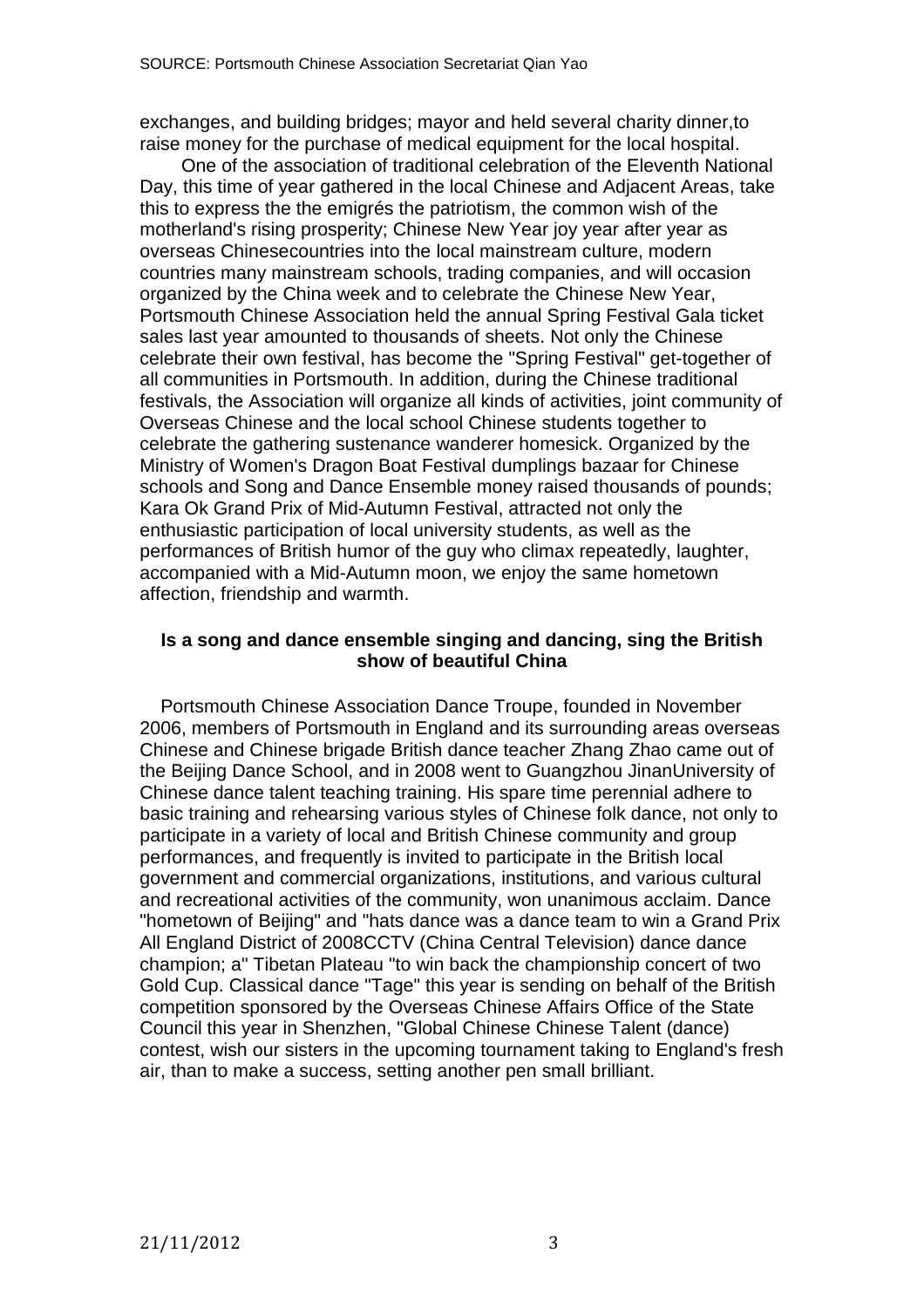### **Drinking thinking springs did not forget his homeland, and actively promote the Sino-British exchanges**

 2004 Portsmouth Chinese Association held a charity gala to raise money to finance the construction of the "Project Hope" primary schools in China's Inner Mongolia Xing'an League Zhalaiteqi; participate in 2005 contributed to the Tanggu of Tianjin Dagu Fort Ancient Bell's return to the motherland; in 2010, the Portsmouth municipal government in recognition of Portsmouth Chinese Association for the selfless dedication of local communities decide each year in China's major festivals, such as New Year's Day, Chinese New Year, Hong Kong's return to the anniversary of the National Day, the return of MacaoChinese national flag, Hong Kong, as well as the regional flag of the Macao special Administrative Region of the anniversary of the City Hall Square in Portsmouth liter. As a Chinese living overseas, see the blue sky of England raised the flag of China, our hearts for themselves, take huge pride for the motherland.

#### **Heritage Association spirit of the past with the future, and carried forward into the modern elements**

 Portsmouth Chinese Association since its inception over 32 anniversary history, after the efforts of their predecessors from all walks of life and extraordinary achievements. When either the 16th session of the Executive Committee led to Cai Runquan president, currently has more than 300 members, 21 of the Executive Committee of the Executive Committee, to serve the whole community of the local Chinese, as a bridge of communication between the government and the Chinese will continue to be for the Chinese fight best interests to improve the social status of their dedication. Cai Runquan president, open-minded, informal talent without geographical concepts restrictions, composed with two doctors, accountants and universities educated leadership team, the old and the new combination, nexus. Took office in August of this year so far, established a website (still under construction), and make full use of modern communication tools, the work of the association's communication and publicity channels by postal communication change into an e-mail and website updates. Synchronous computer training centers are being contacted to apply for governmentsponsored computer training courses, computer literacy training in the Chinese community.